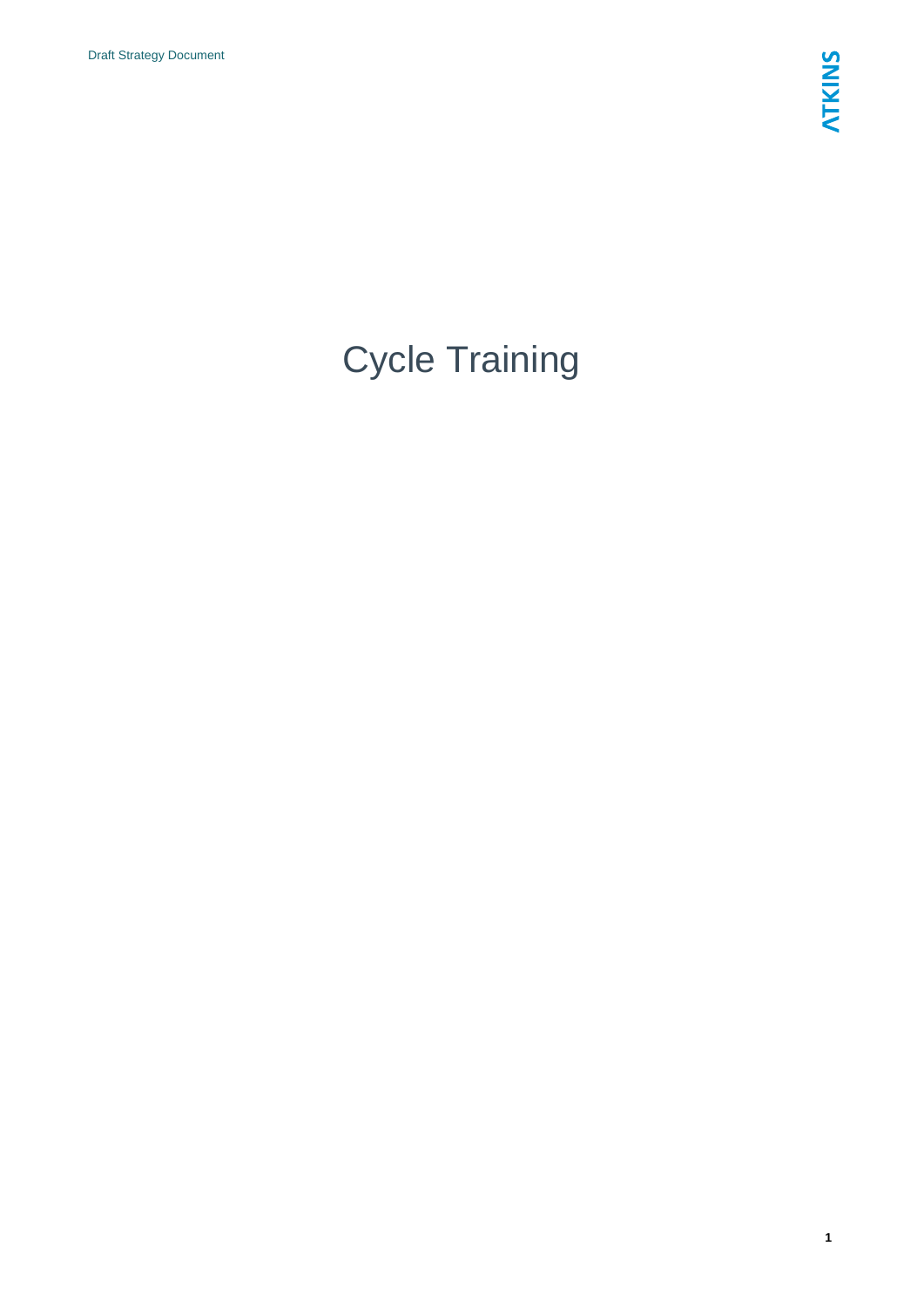### Cycle Training

### **Introduction**

Although there are no national standards for cycle training in Scotland it is recognised by Cycling Scotland, local authorities and Police Road Safety Units that formal cycle training is an important factor in encouraging safer cycling on the road.

### **RoSPA Guidelines**

The Royal Society for the Prevention of Accident (RoSPA) produced 'Guidelines for the management and operation of Practical Cyclist Training Schemes' in 2000<sup>[1](#page-1-0)</sup>. RoSPA wish to enable people to cycle safely and to promote cycling by improving skills, knowledge, attitudes, and hazard awareness.

The Guidelines state that the Local Authority or Police Road Safety Unit should identify which section(s) of the community will most benefit from cycle training. These can range from existing cyclists who wish to hone their skills to potential cyclists who are prevented from doing so by a lack of confidence in their abilities. Suggested groups include:

- High risk age groups
- Those living in high risk areas
- Schools involved in SRtS
- Schools or groups who specifically request training
- Employers with or aspiring to have a high proportion of employees commuting by bicycle

The cycle training scheme should be tailored to the target group. For example, an employee cycle training scheme may involve training rides on specific commuter routes.

The Guidelines include details on the structure of schemes, risk management, (including helmet use and hivisibility garments), administration of schemes and cycle trainers.

### **Training Provision**

Cycling Scotland<sup>[2](#page-1-1)</sup> offer a range of instructor and staff training courses which include cycle training, cycle ride leadership, police cycle patrol and cycle patrol for parks and countryside. Cycling Scotland deliver a range of education programmes.

Police Road Safety Units also deliver cycle training to primary schools in Scotland; further information can be obtained from [Road Safety Scotland](#page-1-2)<sup>3</sup>.

Currently Cycling Scotland is developing a network of accredited centres and tutors for the local delivery of cycle training, instructor training and other courses.

### **Delivery**

l

There are a number of schools currently offering cycle training. Consultation revealed that this is primarily for the P6 and P7 age group. It is proposed that training should be offered to the wider community

TACTRAN Authorities should identify target groups, as suggested above in section 1.2, to receive or be offered cycle training. Depending upon available resources, this could be delivered by Police Road Safety Units, Cycle Scotland or Cycle Scotland trained personnel within the Council.

This would be an ongoing activity which should be initiated immediately on adoption of the Strategy.

<sup>1</sup> http://www.rospa.com/RoadSafety/info/cyclist\_schemes.pdf

<sup>2</sup> http://www.cyclingscotland.org/

<span id="page-1-2"></span><span id="page-1-1"></span><span id="page-1-0"></span><sup>3</sup> http://www.road-safety.org.uk/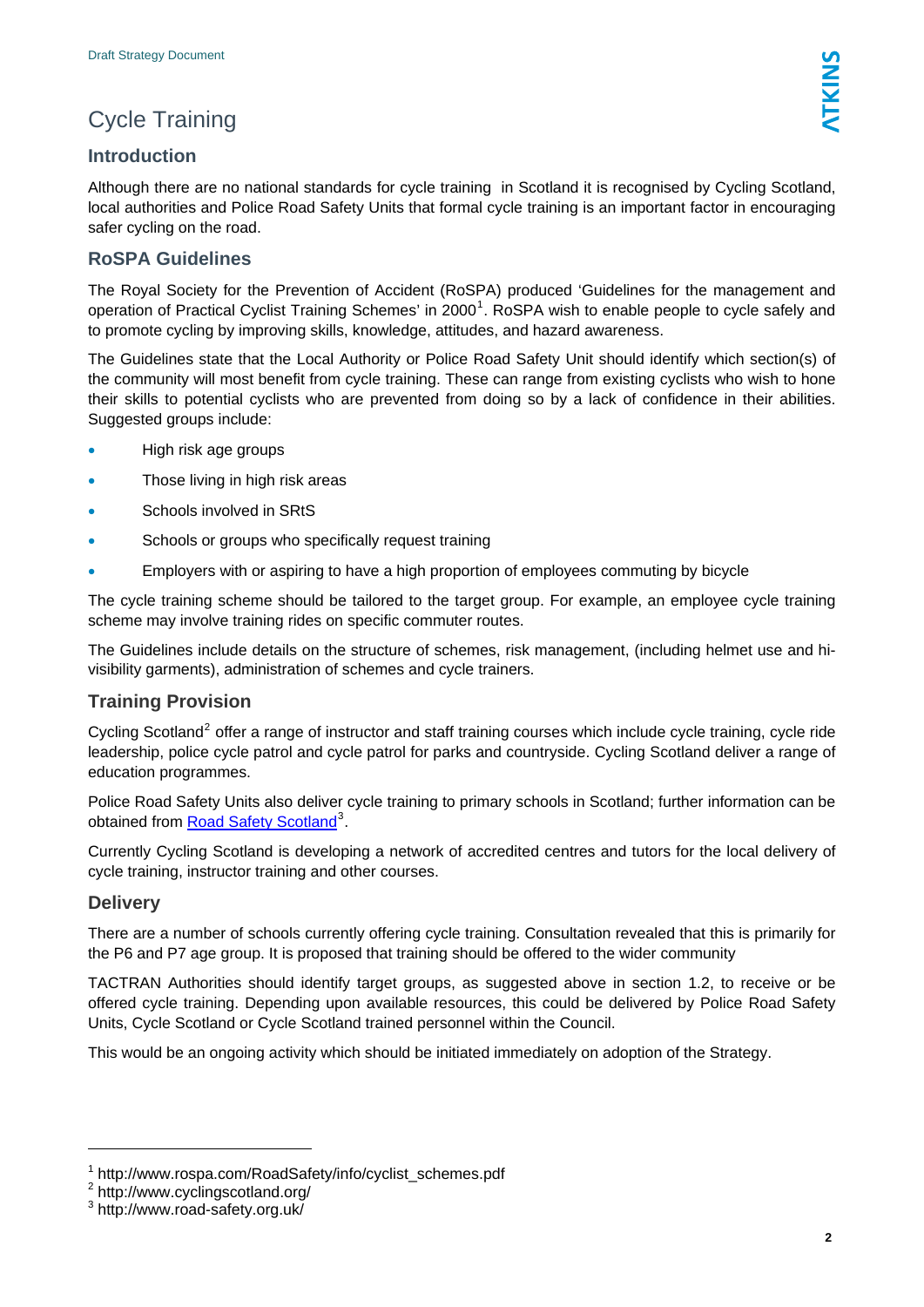# Development of Strategic Cycle Routes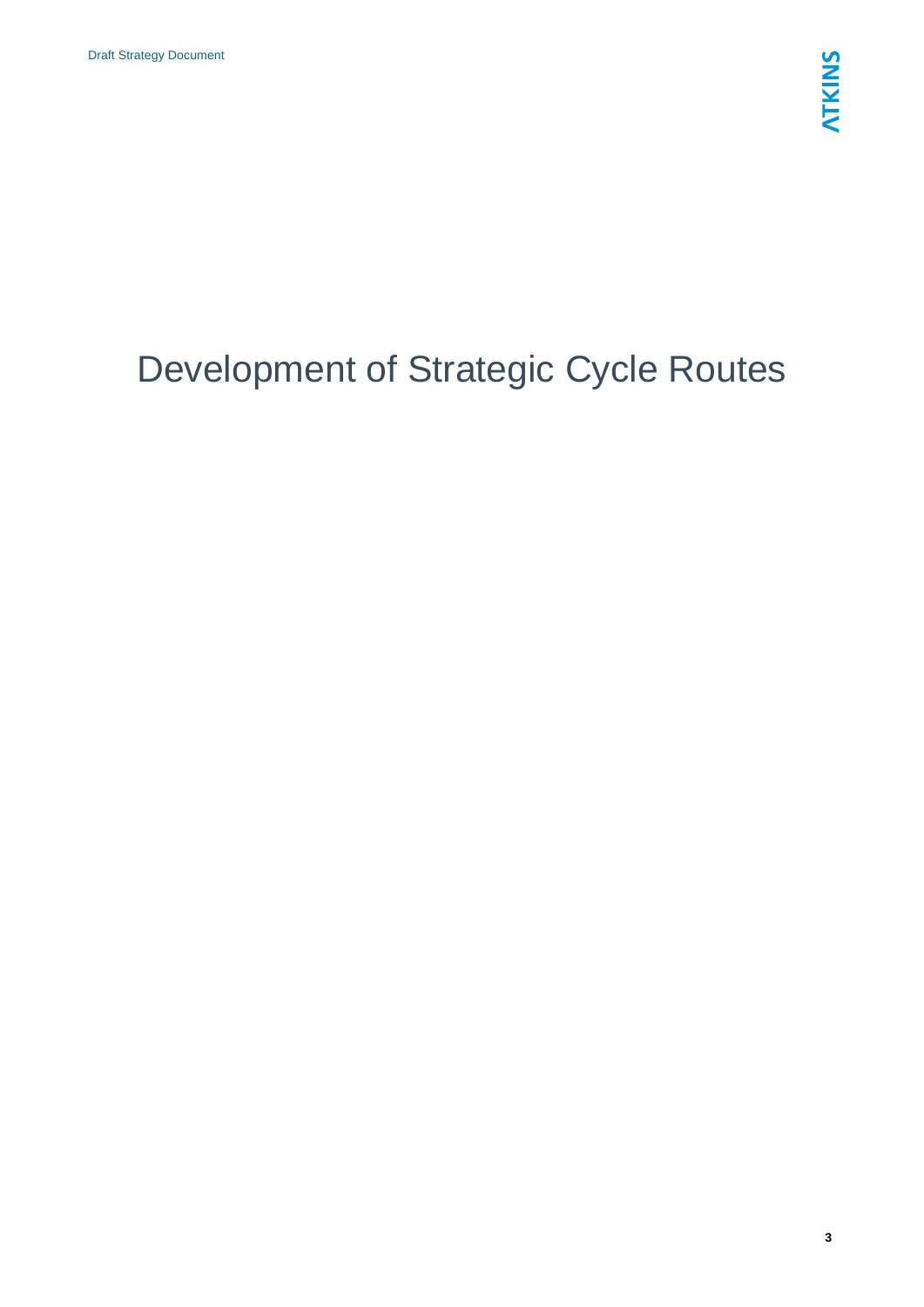## <span id="page-3-0"></span>**Background**

The Walking and Cycling Strategy Action B2 states:

- Develop walking and cycling links to and within town and city centres and to employment, services, leisure and tourism activities in conjunction with Travel Plans.
- Continue supporting development of the National Cycle Network (NCN), develop a complementary regional network connecting key settlements, and provide local links to the NCN in cooperation with Sustrans.

# National Cycle Network

Support will continue to be given to the completion of the NCN in the region. The following table indicates the sections of NCN that are still to be completed or require an upgrade of standard. It also includes a proposed future route between Perth, Crieff and Lochearnhead.

| <b>Scheme</b>      |              | <b>Distance (not</b><br>linked by<br>cycleway) | <b>Distance</b><br>(crow<br>flies) | <b>Notes</b>                                                                |
|--------------------|--------------|------------------------------------------------|------------------------------------|-----------------------------------------------------------------------------|
| <b>From</b>        | To           | (Km)                                           | (Km)                               |                                                                             |
| Carnoustie         | Arbroath     | N/A                                            | N/A                                | Committed improvement scheme.                                               |
| <b>Manor Powis</b> |              |                                                |                                    |                                                                             |
| Doune              | Callander    |                                                |                                    |                                                                             |
| Cowie              | Fallin       |                                                |                                    |                                                                             |
| Perth              | St Fillans   | 18                                             | 40                                 | Perth - Crieff identified in Gravity Model (below)<br>as priority number 13 |
| St Fillans         | Lochearnhead | 11                                             | 11                                 |                                                                             |

## Regional Cycle Network

l

The regional network is intended to complement the NCN by providing direct links between the largest settlements in the region, where not already linked by the NCN, and also to provide connections to the NCN. It includes the Councils' aspirational long distance routes and routes identified through the application of a Gravity Model.

The Gravity Model was used to examine the connectivity between key settlements within the region. This was with a view to establishing a priority list of desirable connectors within the TACTRAN area. It has taken into account the region's twenty largest settlements, their populations, the "crow fly" distance between them and the location of the existing NCN. The links identified were ranked using simple Gravity Model principles considering the combined populations of the origin and destination settlements and "crow flies" distances between them. This is based on "Delivery of the National Cycling Strategy: A review"<sup>[4](#page-3-0)</sup>.

The following table lists Council aspirational routes and, where not separately identified as part of a future NCN route or a Council aspirational route, links identified through the application of the gravity model. It shows the top 15 priority list of routes identified by the gravity model exercise.

<sup>&</sup>lt;sup>4</sup> http://www.dft.gov.uk/pgr/sustainable/cycling/deliveryofthenationalcycling5738?page=6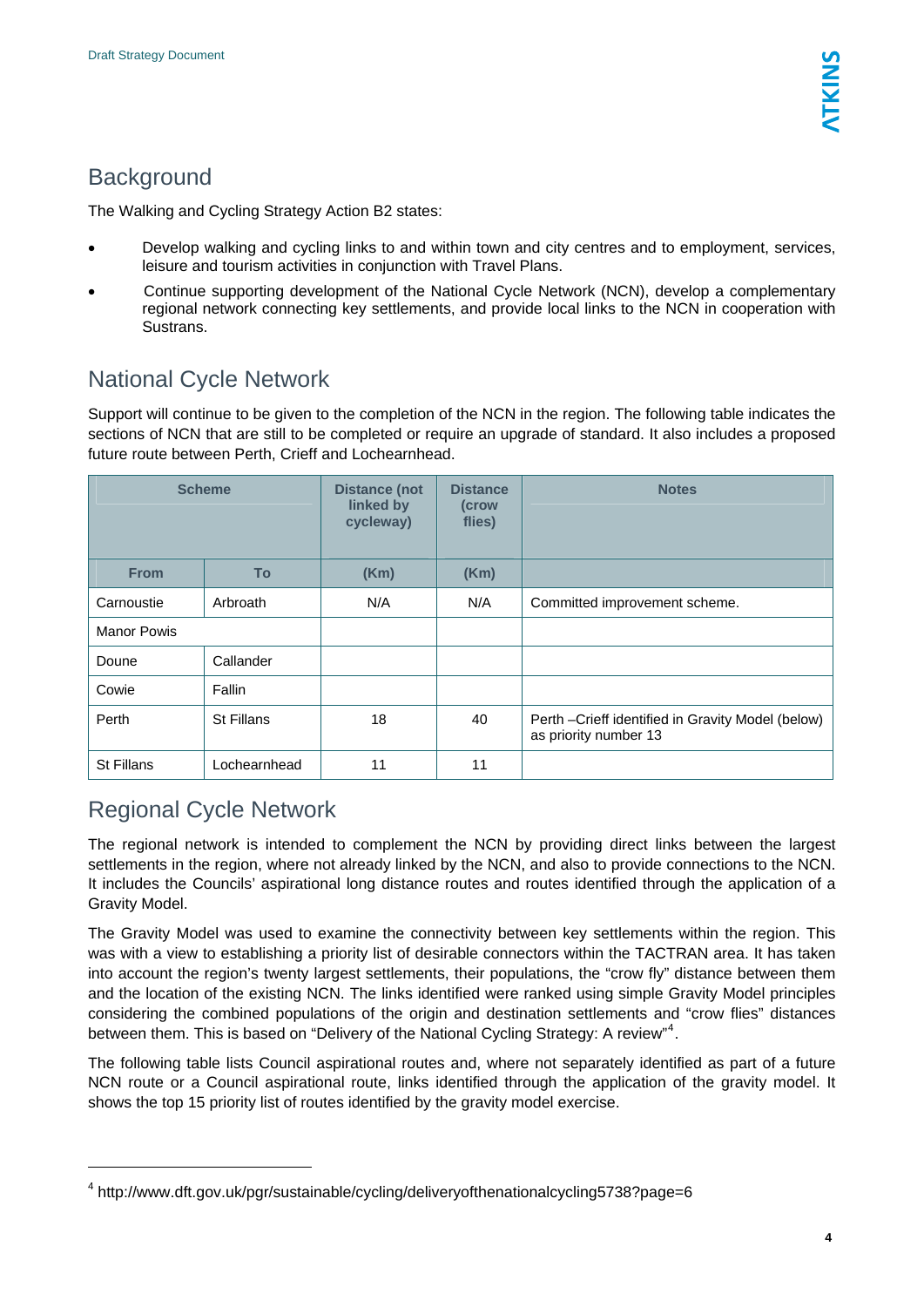| <b>Priority</b>                    | <b>Scheme</b> |                | <b>Distance</b><br>(not linked<br>by<br>cycleway) | <b>Distance</b><br>(crow<br>flies) | <b>Notes</b>                                                                                                            |
|------------------------------------|---------------|----------------|---------------------------------------------------|------------------------------------|-------------------------------------------------------------------------------------------------------------------------|
|                                    | <b>From</b>   | <b>To</b>      | (Km)                                              | (Km)                               |                                                                                                                         |
|                                    | Dunkeld       | Montrose       | 60                                                | 72                                 | Kirriemuir - Forfar and Brechin - Montrose<br>identified in Gravity Model as priorities<br>numbers 6 and 9 respectively |
| Round the Tay<br>(Carpow to Perth) |               | 60             |                                                   |                                    |                                                                                                                         |
| $\mathbf{1}$                       | Perth         | New Scone      | 4                                                 | $\overline{4}$                     | Successful Connect2 bid - partial funding<br>secured from Lottery.                                                      |
| $\overline{2}$                     | Fallin        | Bannockburn    | $\overline{2}$                                    | $\overline{2}$                     |                                                                                                                         |
| 3                                  | Bannockburn   | Stirling       | 2                                                 | 4                                  |                                                                                                                         |
| $\overline{4}$                     | Dundee        | Forfar         | 20                                                | 20                                 |                                                                                                                         |
| 5                                  | Dundee        | Kirriemuir     | 22                                                | 22                                 |                                                                                                                         |
| $\overline{7}$                     | Dundee        | Blairgowrie    | 25                                                | 25                                 |                                                                                                                         |
| 8                                  | Dundee        | New Scone      | 3                                                 | 28                                 |                                                                                                                         |
| 10                                 | Kinross       | Perth          | 20                                                | 20                                 |                                                                                                                         |
| 11                                 | Perth         | Blairgowrie    | 21                                                | 21                                 |                                                                                                                         |
| 12                                 | Perth         | Auchterarder   | 21                                                | 21                                 |                                                                                                                         |
| 14                                 | Auchterarder  | Crieff         | 11                                                | 11                                 |                                                                                                                         |
| 15                                 | Arbroath      | <b>Brechin</b> | 19                                                | 19                                 |                                                                                                                         |

Numbers 4 and 5 of the list are linkages from Dundee to Forfar and Kirriemuir respectively. Given the proximity to each other of these destinations, it is unlikely that each would be served exclusively. It is suggested that either one of the two destinations is served and subsequently linked or a route serving both is provided.

The links listed in following table are those emerging from the Gravity Model exercise beyond the "top 15". They should be considered as a list for further discussion or a "reserve" list. Routes shown thus \* could form part of a Dunkeld – Montrose route listed in the table above.

| <b>Priority</b> | <b>From</b>    | To             | <b>Distance (not</b><br>linked by<br>cycleway)<br>(Km) | <b>Distance</b><br>(crow flies)<br>(Km) |
|-----------------|----------------|----------------|--------------------------------------------------------|-----------------------------------------|
| 16              | Forfar         | Arbroath       | 21                                                     | 21                                      |
| 17              | Stirling       | Auchterarder   | 22                                                     | 22                                      |
| 18              | <b>Brechin</b> | Forfar         | 17                                                     | 17                                      |
| 19              | Forfar         | Carnoustie     | 19                                                     | 19                                      |
| 20              | Stirling       | Crieff         | 29                                                     | 29                                      |
| 21              | Stirling       | <b>Kinross</b> | 32                                                     | 32                                      |
| 22              | Auchterarder   | Dunblane       | 18                                                     | 18                                      |
| 23              | Forfar         | Montrose       | 27                                                     | 27                                      |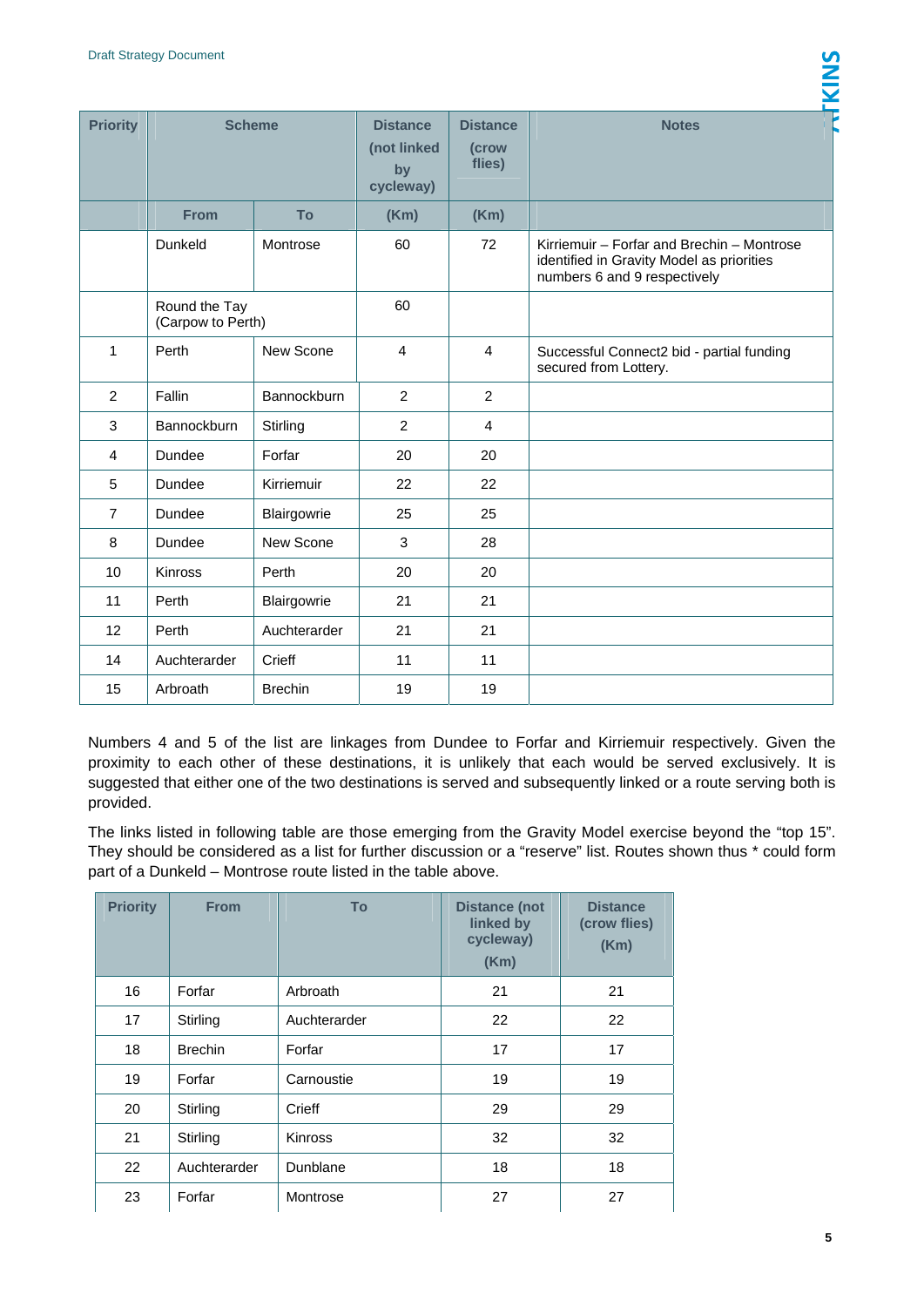| <b>Priority</b> | <b>From</b>    | To             | <b>Distance (not</b><br>linked by<br>cycleway)<br>(Km) | <b>Distance</b><br>(crow flies)<br>(Km) |
|-----------------|----------------|----------------|--------------------------------------------------------|-----------------------------------------|
| 24              | Perth          | Forfar         | 43                                                     | 43                                      |
| 25              | Dunblane       | Crieff         | 22                                                     | 22                                      |
| 26              | Kirriemuir     | Perth          | 41                                                     | 41                                      |
| 27              | Blairgowrie    | Kirriemuir     | 22                                                     | 22                                      |
| 28              | Forfar         | Blairgowrie    | 28                                                     | 28                                      |
| 29              | <b>Brechin</b> | Carnoustie     | 26                                                     | 26                                      |
| 30              | Kirriemuir     | <b>Brechin</b> | 23                                                     | 23                                      |
| 31              | Auchterarder   | Callander      | 18                                                     | 18                                      |
| 32              | Kinross        | Auchterarder   | 21                                                     | 21                                      |
| 33              | Kirriemuir     | Montrose       | 33                                                     | 33                                      |
| 34              | Arbroath       | Blairgowrie    | 23                                                     | 46                                      |
| 35              | Blairgowrie    | Pitlochry      | 28                                                     | 28                                      |
| 36              | Callander      | Crieff         | 27                                                     | 27                                      |
| 37              | Blairgowrie    | Carnoustie     | 39                                                     | 39                                      |
| 38              | Crieff         | Blairgowrie    | 40                                                     | 40                                      |
| 39              | Crieff         | Pitlochry      | 32                                                     | 32                                      |
| 40              | Blairgowrie    | Auchterarder   | 42                                                     | 42                                      |
| 41              | Auchterarder   | Pitlochry      | 48                                                     | 48                                      |

## Locally significant cycle routes

The following table lists Councils' aspirational routes that are of a more local strategic importance.

| <b>Scheme</b>                                                         |                | <b>Distance (not</b><br>linked by<br>cycleway) | <b>Distance</b><br>(crow<br>flies) | <b>Notes</b>                                                                                                   |
|-----------------------------------------------------------------------|----------------|------------------------------------------------|------------------------------------|----------------------------------------------------------------------------------------------------------------|
| <b>From</b>                                                           | To             | (Km)                                           | (Km)                               |                                                                                                                |
| Completion of Monifieth, Carnoustie<br>and Montrose Core path Network |                | N/A                                            | N/A                                |                                                                                                                |
| Radial routes to Dundee City<br>Centre from Green Circular            |                | 11                                             |                                    | Potential to create these by providing strategic<br>links from Dundee to Forfar, Kirriemuir and<br>Blairgowrie |
| Kinross                                                               | Crook of Devon | 8                                              |                                    |                                                                                                                |

### Key destinations

A list of key destinations has been identified. These destinations represent major trip attractors for walkers and cyclists, and it is therefore desirable that they are served by good walking and cycling links. The following table lists the key destinations together with the nearest existing or proposed cycle route. As the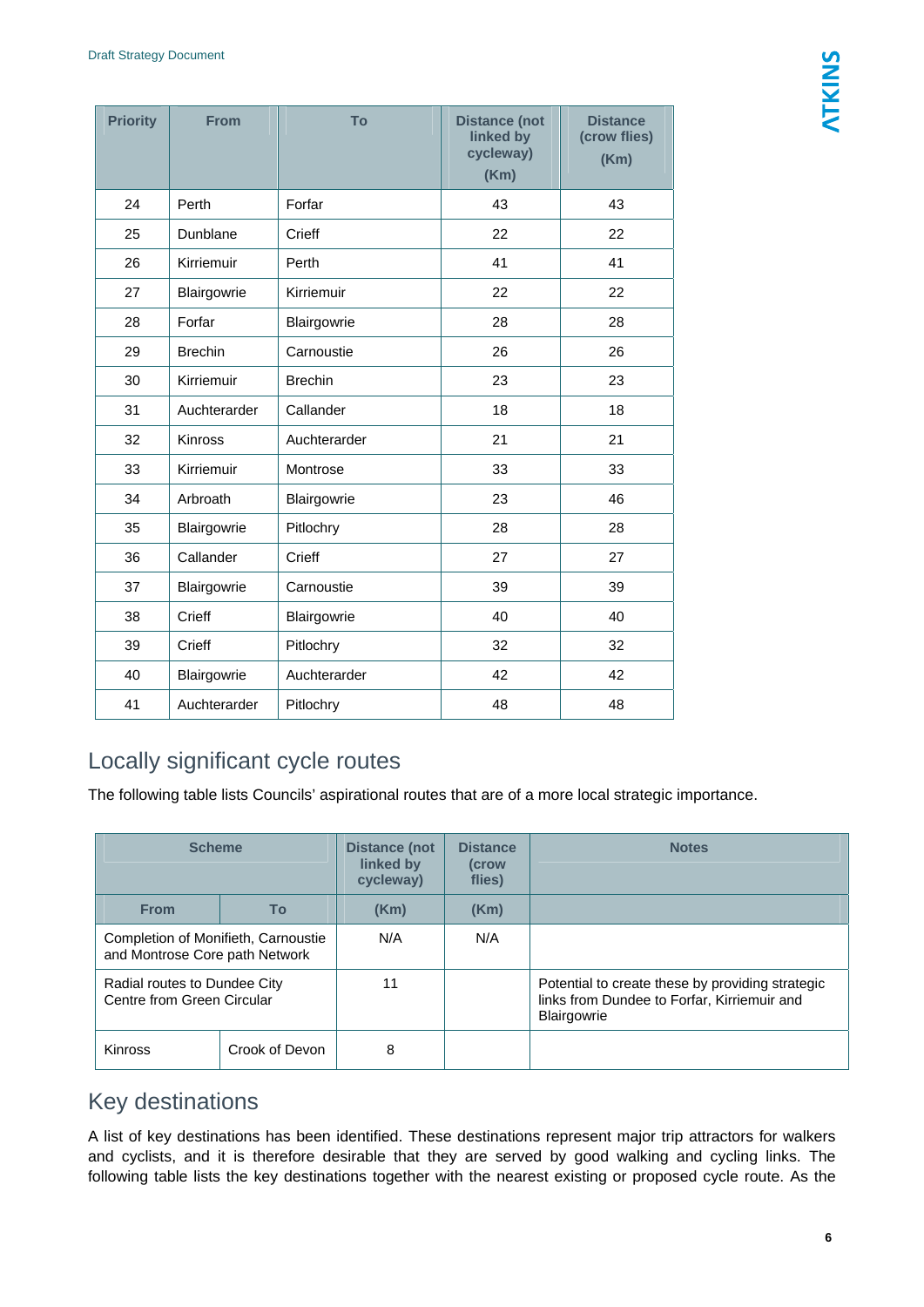alignment of proposed routes is not defined at this stage, it is not possible to estimate a distance to these routes from the key destinations.

| <b>Type</b><br><b>Name</b> |                                      | <b>Nearest Cycle Route</b>          |  |
|----------------------------|--------------------------------------|-------------------------------------|--|
| <b>Hospitals</b>           | <b>Ninewells</b>                     | NCN77+ Dundee Green Circular (<1km) |  |
|                            | Stracathro                           | Montrose to Brechin                 |  |
|                            | Perth Royal                          | NCN 77 (<2km)                       |  |
|                            | <b>Stirling Royal</b>                | NCN 76 (12km)                       |  |
| <b>Employment Centres</b>  |                                      |                                     |  |
| Dundee                     | <b>Kingsway West</b>                 | Dundee Green Circular (<1km)        |  |
|                            | Claverhouse                          | Dundee Green Circular (<1km)        |  |
|                            | <b>West Pitkerro</b>                 | Dundee Green Circular (<2km)        |  |
|                            | Linlathen                            | Dundee Green Circular (<1km)        |  |
| Stirling                   | <b>Broadleys</b>                     | NCN 76 (<1km)                       |  |
|                            | <b>Bandeath Fallin</b>               | NCN 76 (<1km)                       |  |
|                            | Springkerse                          | NCN 76 (<1km)                       |  |
|                            | <b>Stirling Innovation Park</b>      | NCN 76 (<2km)                       |  |
|                            | <b>Castle Business Park</b>          | NCN 74 (<2km)                       |  |
| Perth                      | <b>Broxden</b>                       | Perth to Auchterarder               |  |
|                            | <b>Inveralmond Industrial Estate</b> | NCN 77 (<1km)                       |  |
|                            | A85 corridor                         | NCN 77 (<2km)                       |  |
|                            | Oudenarde                            | NCN 77 (<1km)                       |  |
|                            | Perth Airport                        | Perth to Blairgowrie                |  |
| Angus                      | Kirkton, Arbroath                    | <b>NCN 1 (&lt;2km)</b>              |  |
|                            | Orchard Bank, Forfar                 | Forfar to Dundee                    |  |
|                            | Forties Road, Montrose               | $NCN 1$ (<1km)                      |  |
| <b>Education</b>           | Dundee College                       | Dundee Green Circular (<1km)        |  |
|                            | <b>Dundee University</b>             | NCN77+ Dundee Green Circular (<1km) |  |
|                            | <b>Abertay University</b>            | NCN77+ Dundee Green Circular (<1km) |  |
|                            | Perth College                        | NCN 77 (<2km)                       |  |
|                            | Angus College (Arbroath)             | $NCN$ (<1 $km$ )                    |  |
|                            | <b>Stirling University</b>           | NCN 74 (<2km)                       |  |
|                            | Forth Valley College (Stirling)      | NCN 74 (<1km)                       |  |

Figure E.1 shows the existing and proposed long distance walking and cycle routes within the TACTRAN area.